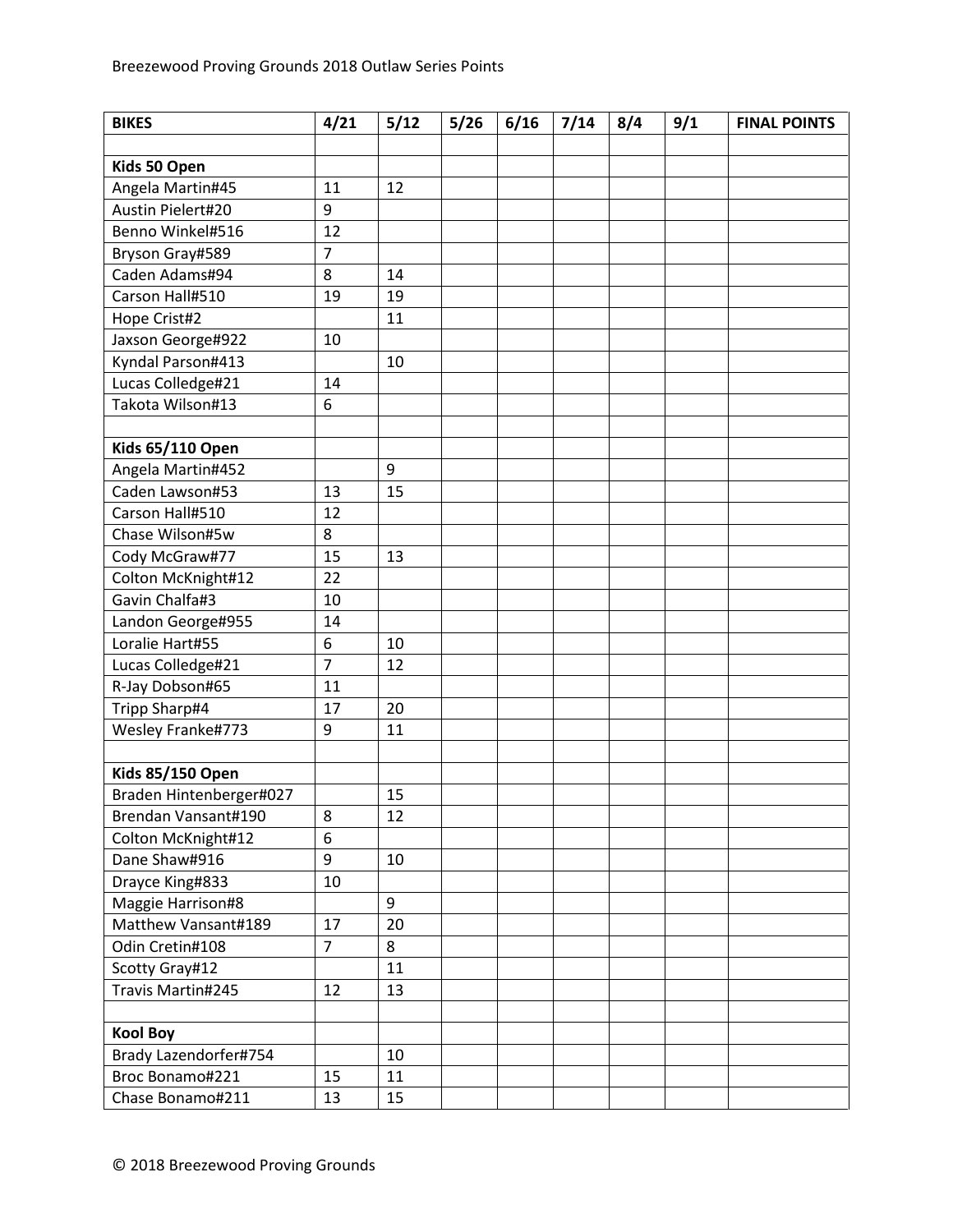| Dayne Miller#28       |                | 13              |  |  |  |
|-----------------------|----------------|-----------------|--|--|--|
| Drayce King#833       | 11             |                 |  |  |  |
| Eddie Byrd#81         | 26             | 19              |  |  |  |
| Ethan Schwartz#826    | 21             | 17              |  |  |  |
| Gavin Witherow#178    | 8              |                 |  |  |  |
| Jacob Barton#47       | 16             |                 |  |  |  |
| Jared Scott#629       | 6              |                 |  |  |  |
| Jason Roush#28        | $\overline{7}$ |                 |  |  |  |
| Lennie Michael#71     | 9              |                 |  |  |  |
| Logan Harry#127       | 19             |                 |  |  |  |
| Marcus Everly#13      | 14             | 14              |  |  |  |
| Matthew Vansant#189   | 17             |                 |  |  |  |
| Scott Gray#12         |                | 9               |  |  |  |
| Travis Martin#245     | 12             | 12              |  |  |  |
| Trenton Martin#145    | 18             | 16              |  |  |  |
| Tyler Jones#74        | 10             |                 |  |  |  |
| Zac Dziedzickie#794   |                | 24              |  |  |  |
|                       |                |                 |  |  |  |
| 2 Stroke Open         |                |                 |  |  |  |
| Bret Shi[pley#702     | 21             |                 |  |  |  |
| Dan Osterhout#715     | 11             |                 |  |  |  |
| Dave Matthews#420     | 8              |                 |  |  |  |
| Devin Lkens#997       | 10             |                 |  |  |  |
| Dustin Miller#1       | 16             |                 |  |  |  |
| Joshua Helbers#157    | 9              |                 |  |  |  |
| Nate Fetterman#357    | 12             |                 |  |  |  |
| Randy Lawson#107      | 13             |                 |  |  |  |
| <b>Tyler Myers#</b>   | 14             |                 |  |  |  |
| Walker Hiles#7        | $\overline{7}$ |                 |  |  |  |
|                       |                |                 |  |  |  |
| <b>Women Open</b>     |                |                 |  |  |  |
| Alyssa Cobb#214       | $\overline{7}$ |                 |  |  |  |
| Amber Tarr#429        | 8              |                 |  |  |  |
| Amy Hafer#86          | 9              | 9               |  |  |  |
| Britnee Mchahan#4w    | 10             | 10              |  |  |  |
| Cassie Rupp#74        | 12             | 12              |  |  |  |
| Grace Payne#12        | 15             | 19              |  |  |  |
| Maggie Harrison#8     |                | 11              |  |  |  |
| Robyn Greer#919       | 11             | 14              |  |  |  |
| Sammantha Waldrop#336 | 13             |                 |  |  |  |
| Shayla Stephens#77    | 20             |                 |  |  |  |
| Taylor Covey#421      | 6              |                 |  |  |  |
|                       |                |                 |  |  |  |
| <b>Open Trophy</b>    |                |                 |  |  |  |
| Adam Miller#57        |                | 1 <sup>st</sup> |  |  |  |
| Austin Hollen#224     |                | 3 <sup>rd</sup> |  |  |  |
|                       |                |                 |  |  |  |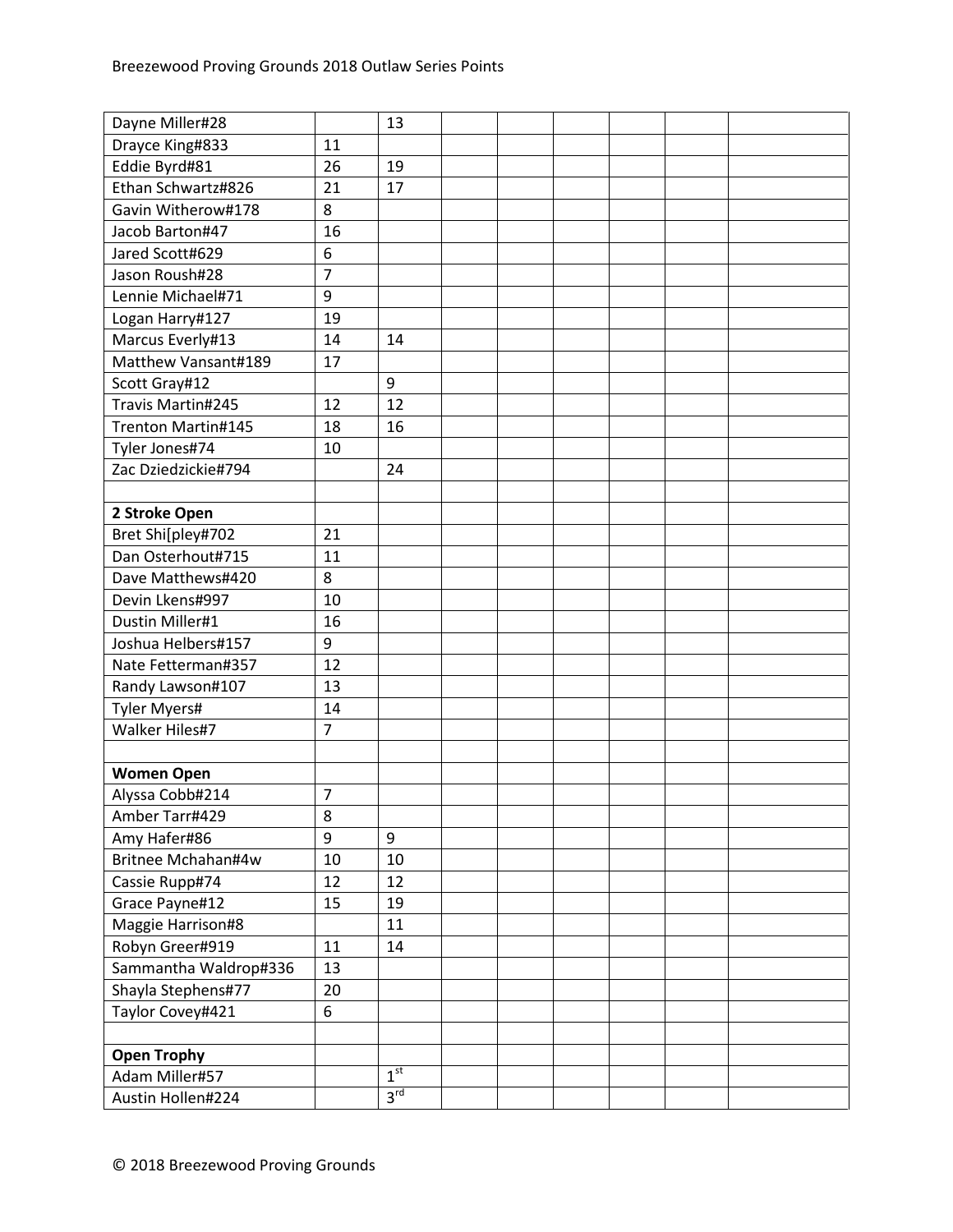| Bret Shipley#702      | 1 <sup>st</sup>          |                      |  |  |  |
|-----------------------|--------------------------|----------------------|--|--|--|
| Cameron Salander#272  | 4 <sup>th</sup>          |                      |  |  |  |
| Cody Johnson#31       | 3 <sup>rd</sup>          |                      |  |  |  |
| Dan Reinhardt#871     | $12^{th}$                |                      |  |  |  |
| Dylan Coon#78         | 7 <sup>th</sup>          |                      |  |  |  |
| Ethan Brown#215       | $5^{\text{th}}$          |                      |  |  |  |
| Hank Silvis#751       | 8 <sup>th</sup>          |                      |  |  |  |
| Josh Howser#718       | 2 <sup>nd</sup>          |                      |  |  |  |
| Kevin Rivera#5        | 6 <sup>th</sup>          |                      |  |  |  |
| Mason Logue#527       | $10^{th}$                |                      |  |  |  |
| Randy Lawson#209      |                          | 2 <sup>nd</sup>      |  |  |  |
| Stash Breinich#158    | $11^{th}$                |                      |  |  |  |
| Tyler Sweigard#342    | 9 <sup>th</sup>          |                      |  |  |  |
|                       |                          |                      |  |  |  |
| 250 Beginner          |                          |                      |  |  |  |
| Andrew Yost#77        |                          | 15                   |  |  |  |
| Andy Claar#247        | 14                       | 28                   |  |  |  |
| Antonio Trvjillo#903  |                          | 10                   |  |  |  |
| Branden Prichard#71   | 12                       | 13                   |  |  |  |
| Broc Bonamo#221       | 15                       | 17                   |  |  |  |
| Carlos Barrera#445    | 23                       |                      |  |  |  |
| Chase Bonamo#211      | 13                       | 16                   |  |  |  |
| Chris Brumbaugh#238   | $40-1$ <sup>st</sup>     | 32                   |  |  |  |
| CJ Wilson#222         | 17                       |                      |  |  |  |
| Cody Palmer#478       | $29 - 1$ <sup>st</sup>   |                      |  |  |  |
| Cody Reynolds#531     | 16                       |                      |  |  |  |
| Colton Walls#258      | 13                       |                      |  |  |  |
| David Gray#5          | 20                       |                      |  |  |  |
| Dayton Pryor#15       | 8                        |                      |  |  |  |
| Devin Adams#419       |                          | 14                   |  |  |  |
| Devin Wakefield#53    | 18                       |                      |  |  |  |
| Dillon Wakefield#110  | 29                       |                      |  |  |  |
| Domenico Spinelli#327 | 6                        |                      |  |  |  |
| Enrique#10            | $\overline{7}$           | 19                   |  |  |  |
| Ferdy Medrano#920     | 21                       | 31                   |  |  |  |
| Isaac Born#116        | 10                       |                      |  |  |  |
| Jared Scott#629       |                          | 18                   |  |  |  |
| Jason Kalnas#08       |                          | $40-1$ <sup>st</sup> |  |  |  |
| Javier Mejia#84       | 10                       | 12                   |  |  |  |
| Jeff Hack#140         | 22                       |                      |  |  |  |
| Jeffrey Bennett#17    | $24 - 2^{\overline{nd}}$ |                      |  |  |  |
| Jeremy McCauley#103   | 11                       | 20                   |  |  |  |
| JJ Massicot#717       | 9                        |                      |  |  |  |
| John Conklin#4        | $35-2^{nd}$              |                      |  |  |  |
| Jordan Short#11       | 17                       | 21                   |  |  |  |
|                       | 25                       | 23                   |  |  |  |
| Josh Buckner#430      |                          |                      |  |  |  |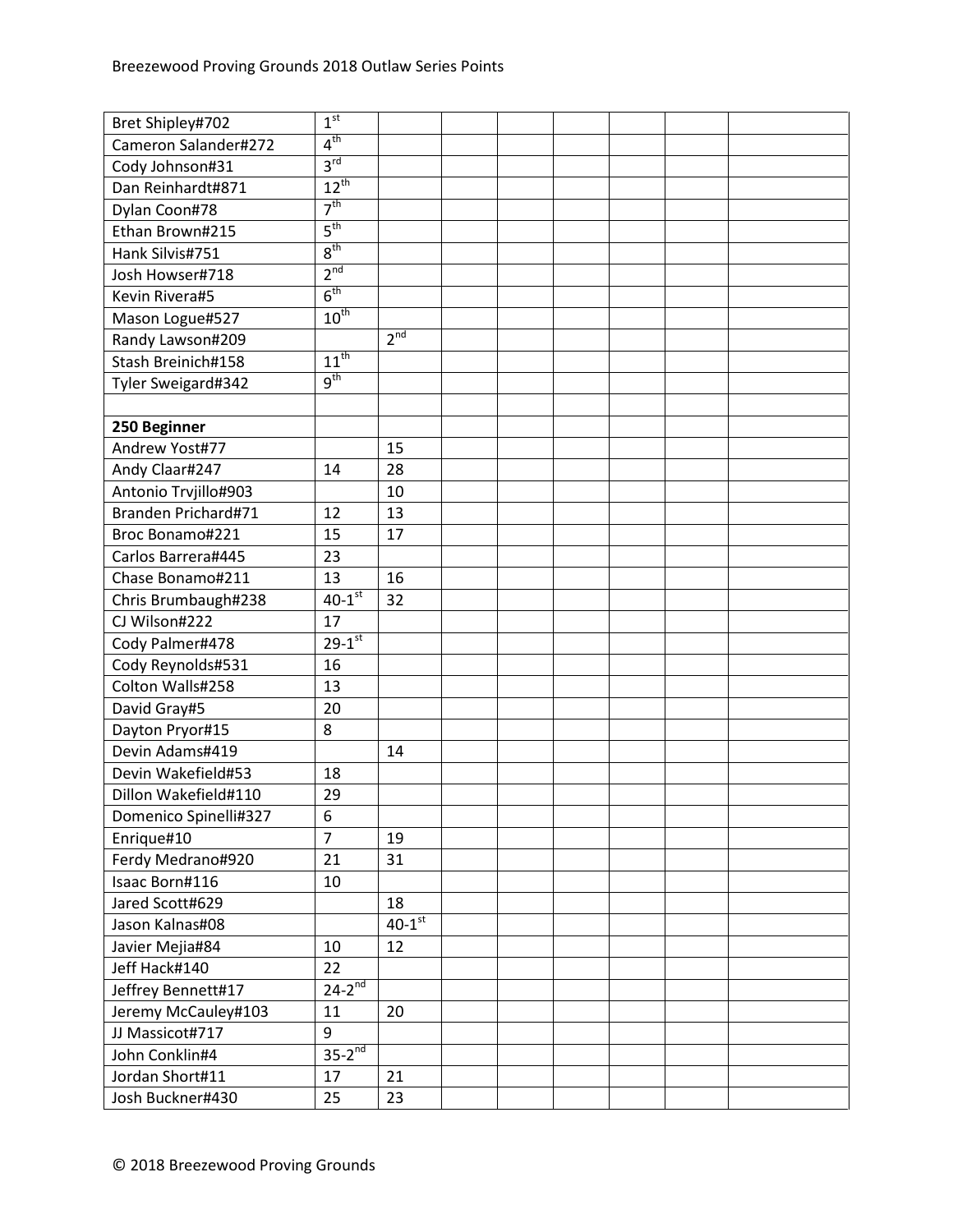| Joshua Helbers#157<br>12<br>Justin Verbonitz#410<br>27<br>22<br>Kyle Weir#1x<br>28<br>Lance Hughes#48<br>24<br>Lawson Michael#71<br>11<br>Logan Harry#127<br>32<br>Logan Rummell#133<br>18<br>Manual Ramos#983<br>9<br>Miles Major#100<br>14<br>Nicholas Krakowski#227<br>16<br>Noah Giles#115<br>26<br>Noah Mercado#66<br>24<br>Rich Geist#731<br>11<br>31<br>Sam Wilson#131<br>Taron Callinan#18<br>8<br>TJ Rhode#33<br>30<br>$22 - 3$ rd<br>Tommy Morgan#487<br>Tommy Ricio#912<br>26<br>Travis Weisner#799<br>20<br>29<br>$33-3rd$<br>Ty Claycomb#63<br>$35-2^{nd}$<br>Tyler Adams#710<br>15<br>$33-3$ <sup>rd</sup><br>Tyler Helwig#13<br>Tyler Rissinger#13<br>27<br>21<br>Tyler Wildsmith#42<br>30<br>Wyatt Dunn#21J<br>19<br>450 Beginner<br>Ben Hall#756<br>27<br>Brandon Buhr#340<br>16<br>29<br>19<br>Charles Hropovich#09<br>Chris Brumbaugh#238<br>27<br>28<br>Cody Etters#312<br>17<br>14<br>9<br>Daniel Snyder#685<br>David Ramsey#99<br>25<br>Dawson Ziegler#7<br>15<br>Dennis Billie#20<br>19<br>Devon Stump#107<br>24<br>24<br>Dylan Coon#78<br>33<br>Enrique#10<br>15<br>23<br>Ferdy Medrano#920<br>30<br>23<br>$33-3rd$<br>Holden Ritchie#7<br>Hunter Smitchno#527<br>11<br>Javier Mejia#84<br>16<br>Jeff Hack#140<br>21<br>$35-3rd$<br>Jeffrey Bennett#17 | Josh Lentz#989 | 19 |  |  |  |  |
|--------------------------------------------------------------------------------------------------------------------------------------------------------------------------------------------------------------------------------------------------------------------------------------------------------------------------------------------------------------------------------------------------------------------------------------------------------------------------------------------------------------------------------------------------------------------------------------------------------------------------------------------------------------------------------------------------------------------------------------------------------------------------------------------------------------------------------------------------------------------------------------------------------------------------------------------------------------------------------------------------------------------------------------------------------------------------------------------------------------------------------------------------------------------------------------------------------------------------------------------------------------------------------|----------------|----|--|--|--|--|
|                                                                                                                                                                                                                                                                                                                                                                                                                                                                                                                                                                                                                                                                                                                                                                                                                                                                                                                                                                                                                                                                                                                                                                                                                                                                                |                |    |  |  |  |  |
|                                                                                                                                                                                                                                                                                                                                                                                                                                                                                                                                                                                                                                                                                                                                                                                                                                                                                                                                                                                                                                                                                                                                                                                                                                                                                |                |    |  |  |  |  |
|                                                                                                                                                                                                                                                                                                                                                                                                                                                                                                                                                                                                                                                                                                                                                                                                                                                                                                                                                                                                                                                                                                                                                                                                                                                                                |                |    |  |  |  |  |
|                                                                                                                                                                                                                                                                                                                                                                                                                                                                                                                                                                                                                                                                                                                                                                                                                                                                                                                                                                                                                                                                                                                                                                                                                                                                                |                |    |  |  |  |  |
|                                                                                                                                                                                                                                                                                                                                                                                                                                                                                                                                                                                                                                                                                                                                                                                                                                                                                                                                                                                                                                                                                                                                                                                                                                                                                |                |    |  |  |  |  |
|                                                                                                                                                                                                                                                                                                                                                                                                                                                                                                                                                                                                                                                                                                                                                                                                                                                                                                                                                                                                                                                                                                                                                                                                                                                                                |                |    |  |  |  |  |
|                                                                                                                                                                                                                                                                                                                                                                                                                                                                                                                                                                                                                                                                                                                                                                                                                                                                                                                                                                                                                                                                                                                                                                                                                                                                                |                |    |  |  |  |  |
|                                                                                                                                                                                                                                                                                                                                                                                                                                                                                                                                                                                                                                                                                                                                                                                                                                                                                                                                                                                                                                                                                                                                                                                                                                                                                |                |    |  |  |  |  |
|                                                                                                                                                                                                                                                                                                                                                                                                                                                                                                                                                                                                                                                                                                                                                                                                                                                                                                                                                                                                                                                                                                                                                                                                                                                                                |                |    |  |  |  |  |
|                                                                                                                                                                                                                                                                                                                                                                                                                                                                                                                                                                                                                                                                                                                                                                                                                                                                                                                                                                                                                                                                                                                                                                                                                                                                                |                |    |  |  |  |  |
|                                                                                                                                                                                                                                                                                                                                                                                                                                                                                                                                                                                                                                                                                                                                                                                                                                                                                                                                                                                                                                                                                                                                                                                                                                                                                |                |    |  |  |  |  |
|                                                                                                                                                                                                                                                                                                                                                                                                                                                                                                                                                                                                                                                                                                                                                                                                                                                                                                                                                                                                                                                                                                                                                                                                                                                                                |                |    |  |  |  |  |
|                                                                                                                                                                                                                                                                                                                                                                                                                                                                                                                                                                                                                                                                                                                                                                                                                                                                                                                                                                                                                                                                                                                                                                                                                                                                                |                |    |  |  |  |  |
|                                                                                                                                                                                                                                                                                                                                                                                                                                                                                                                                                                                                                                                                                                                                                                                                                                                                                                                                                                                                                                                                                                                                                                                                                                                                                |                |    |  |  |  |  |
|                                                                                                                                                                                                                                                                                                                                                                                                                                                                                                                                                                                                                                                                                                                                                                                                                                                                                                                                                                                                                                                                                                                                                                                                                                                                                |                |    |  |  |  |  |
|                                                                                                                                                                                                                                                                                                                                                                                                                                                                                                                                                                                                                                                                                                                                                                                                                                                                                                                                                                                                                                                                                                                                                                                                                                                                                |                |    |  |  |  |  |
|                                                                                                                                                                                                                                                                                                                                                                                                                                                                                                                                                                                                                                                                                                                                                                                                                                                                                                                                                                                                                                                                                                                                                                                                                                                                                |                |    |  |  |  |  |
|                                                                                                                                                                                                                                                                                                                                                                                                                                                                                                                                                                                                                                                                                                                                                                                                                                                                                                                                                                                                                                                                                                                                                                                                                                                                                |                |    |  |  |  |  |
|                                                                                                                                                                                                                                                                                                                                                                                                                                                                                                                                                                                                                                                                                                                                                                                                                                                                                                                                                                                                                                                                                                                                                                                                                                                                                |                |    |  |  |  |  |
|                                                                                                                                                                                                                                                                                                                                                                                                                                                                                                                                                                                                                                                                                                                                                                                                                                                                                                                                                                                                                                                                                                                                                                                                                                                                                |                |    |  |  |  |  |
|                                                                                                                                                                                                                                                                                                                                                                                                                                                                                                                                                                                                                                                                                                                                                                                                                                                                                                                                                                                                                                                                                                                                                                                                                                                                                |                |    |  |  |  |  |
|                                                                                                                                                                                                                                                                                                                                                                                                                                                                                                                                                                                                                                                                                                                                                                                                                                                                                                                                                                                                                                                                                                                                                                                                                                                                                |                |    |  |  |  |  |
|                                                                                                                                                                                                                                                                                                                                                                                                                                                                                                                                                                                                                                                                                                                                                                                                                                                                                                                                                                                                                                                                                                                                                                                                                                                                                |                |    |  |  |  |  |
|                                                                                                                                                                                                                                                                                                                                                                                                                                                                                                                                                                                                                                                                                                                                                                                                                                                                                                                                                                                                                                                                                                                                                                                                                                                                                |                |    |  |  |  |  |
|                                                                                                                                                                                                                                                                                                                                                                                                                                                                                                                                                                                                                                                                                                                                                                                                                                                                                                                                                                                                                                                                                                                                                                                                                                                                                |                |    |  |  |  |  |
|                                                                                                                                                                                                                                                                                                                                                                                                                                                                                                                                                                                                                                                                                                                                                                                                                                                                                                                                                                                                                                                                                                                                                                                                                                                                                |                |    |  |  |  |  |
|                                                                                                                                                                                                                                                                                                                                                                                                                                                                                                                                                                                                                                                                                                                                                                                                                                                                                                                                                                                                                                                                                                                                                                                                                                                                                |                |    |  |  |  |  |
|                                                                                                                                                                                                                                                                                                                                                                                                                                                                                                                                                                                                                                                                                                                                                                                                                                                                                                                                                                                                                                                                                                                                                                                                                                                                                |                |    |  |  |  |  |
|                                                                                                                                                                                                                                                                                                                                                                                                                                                                                                                                                                                                                                                                                                                                                                                                                                                                                                                                                                                                                                                                                                                                                                                                                                                                                |                |    |  |  |  |  |
|                                                                                                                                                                                                                                                                                                                                                                                                                                                                                                                                                                                                                                                                                                                                                                                                                                                                                                                                                                                                                                                                                                                                                                                                                                                                                |                |    |  |  |  |  |
|                                                                                                                                                                                                                                                                                                                                                                                                                                                                                                                                                                                                                                                                                                                                                                                                                                                                                                                                                                                                                                                                                                                                                                                                                                                                                |                |    |  |  |  |  |
|                                                                                                                                                                                                                                                                                                                                                                                                                                                                                                                                                                                                                                                                                                                                                                                                                                                                                                                                                                                                                                                                                                                                                                                                                                                                                |                |    |  |  |  |  |
|                                                                                                                                                                                                                                                                                                                                                                                                                                                                                                                                                                                                                                                                                                                                                                                                                                                                                                                                                                                                                                                                                                                                                                                                                                                                                |                |    |  |  |  |  |
|                                                                                                                                                                                                                                                                                                                                                                                                                                                                                                                                                                                                                                                                                                                                                                                                                                                                                                                                                                                                                                                                                                                                                                                                                                                                                |                |    |  |  |  |  |
|                                                                                                                                                                                                                                                                                                                                                                                                                                                                                                                                                                                                                                                                                                                                                                                                                                                                                                                                                                                                                                                                                                                                                                                                                                                                                |                |    |  |  |  |  |
|                                                                                                                                                                                                                                                                                                                                                                                                                                                                                                                                                                                                                                                                                                                                                                                                                                                                                                                                                                                                                                                                                                                                                                                                                                                                                |                |    |  |  |  |  |
|                                                                                                                                                                                                                                                                                                                                                                                                                                                                                                                                                                                                                                                                                                                                                                                                                                                                                                                                                                                                                                                                                                                                                                                                                                                                                |                |    |  |  |  |  |
|                                                                                                                                                                                                                                                                                                                                                                                                                                                                                                                                                                                                                                                                                                                                                                                                                                                                                                                                                                                                                                                                                                                                                                                                                                                                                |                |    |  |  |  |  |
|                                                                                                                                                                                                                                                                                                                                                                                                                                                                                                                                                                                                                                                                                                                                                                                                                                                                                                                                                                                                                                                                                                                                                                                                                                                                                |                |    |  |  |  |  |
|                                                                                                                                                                                                                                                                                                                                                                                                                                                                                                                                                                                                                                                                                                                                                                                                                                                                                                                                                                                                                                                                                                                                                                                                                                                                                |                |    |  |  |  |  |
|                                                                                                                                                                                                                                                                                                                                                                                                                                                                                                                                                                                                                                                                                                                                                                                                                                                                                                                                                                                                                                                                                                                                                                                                                                                                                |                |    |  |  |  |  |
|                                                                                                                                                                                                                                                                                                                                                                                                                                                                                                                                                                                                                                                                                                                                                                                                                                                                                                                                                                                                                                                                                                                                                                                                                                                                                |                |    |  |  |  |  |
|                                                                                                                                                                                                                                                                                                                                                                                                                                                                                                                                                                                                                                                                                                                                                                                                                                                                                                                                                                                                                                                                                                                                                                                                                                                                                |                |    |  |  |  |  |
|                                                                                                                                                                                                                                                                                                                                                                                                                                                                                                                                                                                                                                                                                                                                                                                                                                                                                                                                                                                                                                                                                                                                                                                                                                                                                |                |    |  |  |  |  |
|                                                                                                                                                                                                                                                                                                                                                                                                                                                                                                                                                                                                                                                                                                                                                                                                                                                                                                                                                                                                                                                                                                                                                                                                                                                                                |                |    |  |  |  |  |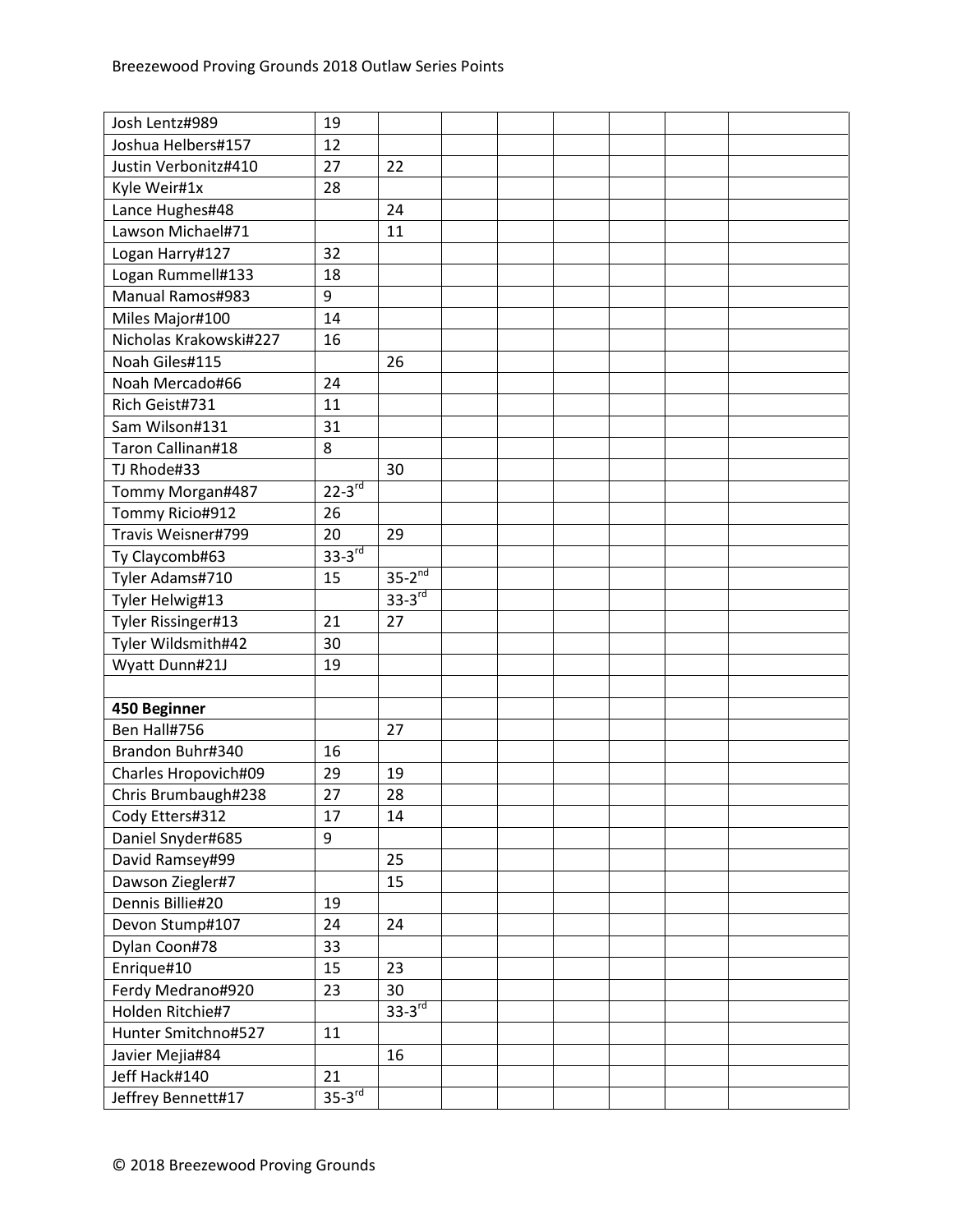| Jon Flesher#14         | $37 - 2^{nd}$        |                      |  |  |  |
|------------------------|----------------------|----------------------|--|--|--|
| Jordan Shook#118       | 13                   |                      |  |  |  |
| Josh Buckner#56        | $42-1$ <sup>st</sup> | 31                   |  |  |  |
| Justin Verbonitz#410   | 22                   | 21                   |  |  |  |
| Kyle Weir#1x           | 30                   |                      |  |  |  |
| Manual Ramos#983       | 20                   |                      |  |  |  |
| Matt Grove#472         | 18                   | 17                   |  |  |  |
| Michael McGrath#51     |                      | 18                   |  |  |  |
| Nicholas Krakawski#227 | 10                   |                      |  |  |  |
| Nick Robertson#94      | 25                   |                      |  |  |  |
| Noah Franklin#197      | 12                   |                      |  |  |  |
| Noah Giles#115         |                      | 22                   |  |  |  |
| Rayner Guzman#484      |                      | 20                   |  |  |  |
| Ryan Taylor#11         | 26                   |                      |  |  |  |
| Sam Wilson#131         | 34                   |                      |  |  |  |
| Steven Streletz#744    | 14                   |                      |  |  |  |
| Travis Ritter#420      |                      | 26                   |  |  |  |
| Ty Claycomb#63         | 31                   | 29                   |  |  |  |
| Tyler Adams#710        | 32                   | $35-2^{nd}$          |  |  |  |
| Tyler Helwig#13        |                      | 32                   |  |  |  |
| Tyler Rissinger#13     | 28                   | $40-1$ <sup>st</sup> |  |  |  |
| Walker Hiles#7         | 8                    |                      |  |  |  |
|                        |                      |                      |  |  |  |
| 250 Intermediate       |                      |                      |  |  |  |
| Baylay Oberlander#469  | 6                    |                      |  |  |  |
| Cameron Salander#272   | 31                   |                      |  |  |  |
| Dalton Snook#25s       | 8                    | 11                   |  |  |  |
| Dayne Miller #28       |                      | 13                   |  |  |  |
| Devin Lykens#997       | 27                   | 27                   |  |  |  |
| Donny Mielnik#401      | 29                   | 22                   |  |  |  |
| Dustin Mallow#58       |                      | 17                   |  |  |  |
| Eddie Byrd#81          | 22                   | 19                   |  |  |  |
| Eran Peilert#22        | 25                   |                      |  |  |  |
| Hank Silvis#751        | 14                   |                      |  |  |  |
| Henry Moore#262        | 11                   |                      |  |  |  |
| Jacob Barton#47        | $\overline{7}$       |                      |  |  |  |
| Joe Calvert#128        | 18                   |                      |  |  |  |
| John Selby#17          | 23                   | 14                   |  |  |  |
| Josh David#11          | 20                   | 12                   |  |  |  |
| Kevin Clark#87         | 12                   | 9                    |  |  |  |
| Mark Compton#423       | 36                   | 10                   |  |  |  |
| Mason Guelich#691      | 16                   |                      |  |  |  |
| Michael Novella#319    | 10                   | 16                   |  |  |  |
| Mike Ashby#56          | 26                   |                      |  |  |  |
| Sage Minteer#221       | 17                   |                      |  |  |  |
| Scott Garretty#117     | 24                   |                      |  |  |  |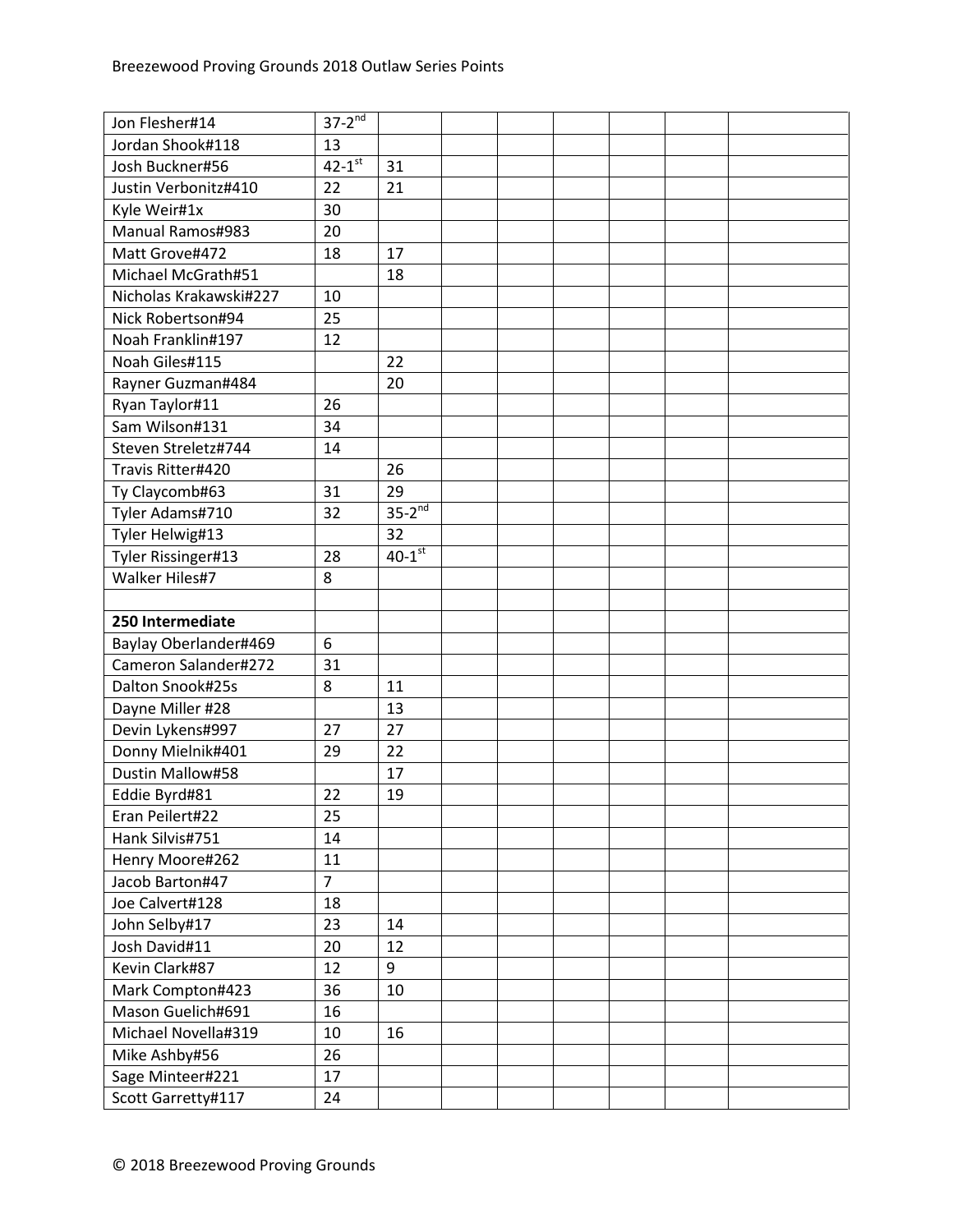| Stash Breinich#158       | 13 |    |  |  |  |
|--------------------------|----|----|--|--|--|
| Tanner Adams#72          | 21 |    |  |  |  |
| Trenton Martin#145       | 9  | 18 |  |  |  |
| Tyler Jones #74          | 28 | 15 |  |  |  |
| Wes Dennis#215           | 19 |    |  |  |  |
| Wyatt Everhart#510       | 15 |    |  |  |  |
| Zac Dziedzickie#794      |    | 20 |  |  |  |
|                          |    |    |  |  |  |
| 450 Intermediate         |    |    |  |  |  |
| Adam Miller#57           | 17 | 13 |  |  |  |
| Austin Hollen#224        | 21 | 20 |  |  |  |
| Brady Lanzendorfer#71    | 12 |    |  |  |  |
| Brett Pochet#225         | 22 | 12 |  |  |  |
| Cadan Burke#420          | 10 |    |  |  |  |
| Chris Hoffman #051       |    | 15 |  |  |  |
| Dustin Trey#11           | 29 |    |  |  |  |
| Dylan Shoop#311          | 24 |    |  |  |  |
| Eddie Keltz#904          | 19 |    |  |  |  |
| Jim McMullen#778         | 13 |    |  |  |  |
| Joe Calvert#128          | 11 | 11 |  |  |  |
| Justin Hall#190          |    | 8  |  |  |  |
| Kevin Clark#87           | 14 | 10 |  |  |  |
| Mason Logue#527          | 15 |    |  |  |  |
| Tanner Adams#72          | 16 |    |  |  |  |
| Travis Kibe#305          | 18 | 9  |  |  |  |
| Wes Dennis#215           | 20 |    |  |  |  |
|                          |    |    |  |  |  |
| 250 Advanced             |    |    |  |  |  |
| AJ Houser#951            | 18 |    |  |  |  |
| Bayley Oberlander#469    | 13 |    |  |  |  |
| Bobby Knupp#92           | 11 |    |  |  |  |
| Brandon Albright#341     | 10 |    |  |  |  |
| Bryce Davis#851          | 15 |    |  |  |  |
| <b>Bryton Carroll#42</b> | 16 |    |  |  |  |
| Cameron Salander#272     |    | 11 |  |  |  |
| Carson Good#454          | 9  |    |  |  |  |
| Dylan Harris#387         |    | 10 |  |  |  |
| Gauge Keith#22           | 14 |    |  |  |  |
| Jarrett Thompson#957     | 17 |    |  |  |  |
| Jimmy Barry#818          | 19 |    |  |  |  |
| Joey Deneen#257          |    | 13 |  |  |  |
| John Duckworth#621       |    | 9  |  |  |  |
| John Wells#429           | 26 | 20 |  |  |  |
| Ricci Randanella#89      |    | 12 |  |  |  |
| Scott Martin#45          | 8  |    |  |  |  |
| Scotty Clark#442         | 21 |    |  |  |  |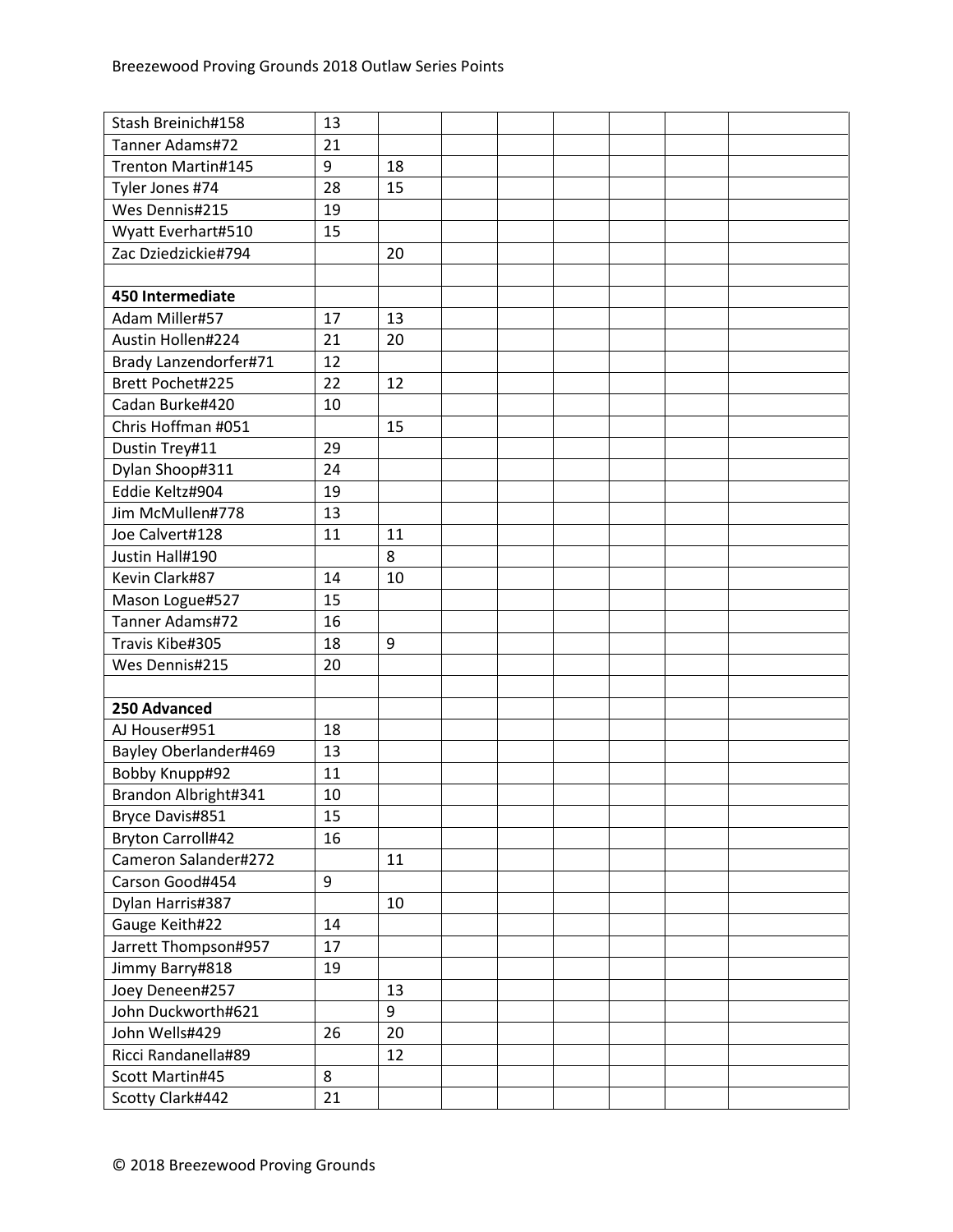| William Carling#513     |    | 15             |  |  |  |
|-------------------------|----|----------------|--|--|--|
| Zachary Lahman#179      | 12 |                |  |  |  |
|                         |    |                |  |  |  |
| <b>450 Advanced</b>     |    |                |  |  |  |
| AJ Houser#951           | 21 | 14             |  |  |  |
| Arie Reachard#643       | 28 |                |  |  |  |
| Bobby Knupp#92          | 12 |                |  |  |  |
| Brad Esper#727          | 30 |                |  |  |  |
| Brandon Albright#341    | 18 |                |  |  |  |
| Bret Shipley#702        | 26 | 8              |  |  |  |
| Bryce Davis#851         | 14 |                |  |  |  |
| <b>Bryton Carroll#x</b> | 32 |                |  |  |  |
| Cameron Salander#272    |    | $\overline{7}$ |  |  |  |
| Cody Johnson#31         | 13 |                |  |  |  |
| Daniel Dillin#916       | 15 |                |  |  |  |
| Dustin Miller#188       | 9  |                |  |  |  |
| Dylan Harris#387        |    | 9              |  |  |  |
| Gauge Keith#22          | 22 |                |  |  |  |
| Jacob Runkles#270       | 37 | 24             |  |  |  |
| Jarrett Thompson#957    | 23 |                |  |  |  |
| Jeffrey Miller#188      | 17 |                |  |  |  |
| Jimmy Barry#818         | 19 |                |  |  |  |
| Joey Deneen#257         |    | 22             |  |  |  |
| John Duckworth#621      |    | 15             |  |  |  |
| John Wells#429          | 20 | 19             |  |  |  |
| Josh Howser#718         | 24 | 11             |  |  |  |
| Josh Stein#177          | 25 |                |  |  |  |
| Kevin Rivera#5          | 10 |                |  |  |  |
| Nick Fratz-Orr#265      | 29 |                |  |  |  |
| Ricci Randanella#89     |    | 16             |  |  |  |
| Scotty Clark#442        | 27 | 10             |  |  |  |
| Tyler Myers#88          | 16 | 12             |  |  |  |
| William Carling#513     |    | 13             |  |  |  |
| Zachary Lahman#179      | 11 |                |  |  |  |
|                         |    |                |  |  |  |
| Vet 30 Plus Open        |    |                |  |  |  |
| Brandon Smith#142       | 17 |                |  |  |  |
| Caleb Lytle#391         | 12 |                |  |  |  |
| Chris Girard#209        | 11 | 14             |  |  |  |
| Daniel Snyder#685       | 9  |                |  |  |  |
| Dave Matthews#420       | 10 | 12             |  |  |  |
| Derek Boyd#813          | 15 |                |  |  |  |
| Donny Mielnik#401       | 31 | 22             |  |  |  |
| Jason Trevenen#74       | 16 |                |  |  |  |
| Jason Winters#27        | 18 |                |  |  |  |
| Jim McMullen#778        | 13 |                |  |  |  |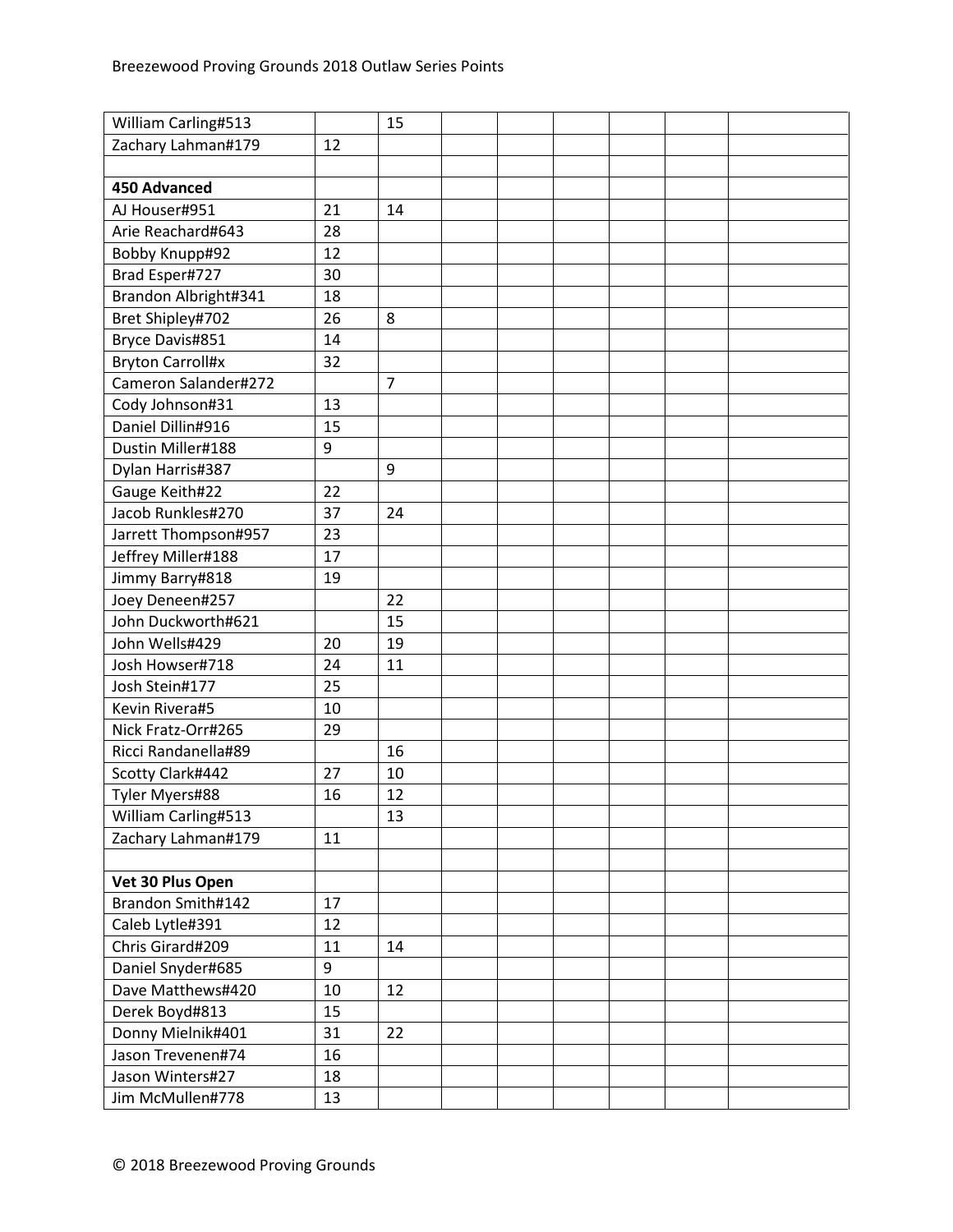| John Selby#17           | 22             |                  |  |  |  |
|-------------------------|----------------|------------------|--|--|--|
| Justin Gruden#664       | 20             |                  |  |  |  |
| Kevin Needle#653        |                | 15               |  |  |  |
| Matt Grove#472          | 14             | 13               |  |  |  |
| Michael Novella#319     | 19             | 19               |  |  |  |
| Nate Fetterman#357      | 23             | 17               |  |  |  |
| Paul Hrubochak#735      | $\overline{7}$ |                  |  |  |  |
| Randy Lawson#209        | 26             | 20               |  |  |  |
| Ryan Taylor#11          | 21             |                  |  |  |  |
| Scott Martin#45         | 24             | 18               |  |  |  |
| William Walters#717     | 8              |                  |  |  |  |
| Zach Coons#69           |                | 27               |  |  |  |
|                         |                |                  |  |  |  |
| Senior 45 Plus Open     |                |                  |  |  |  |
| Bill Lauver#442         | $\overline{7}$ | 9                |  |  |  |
| Charlie Von Bergen#311  |                | 12               |  |  |  |
| Jeffrey Miller#188      | 11             |                  |  |  |  |
| John Lanzendorfer#71    |                | 17               |  |  |  |
| Kevin Allen#427         | 8              |                  |  |  |  |
| Mark Howser#117         | 9              |                  |  |  |  |
| Paul Hrubochak#735      | 16             |                  |  |  |  |
| Zebadiah Scott#629      | 6              | 10               |  |  |  |
|                         |                |                  |  |  |  |
| <b>Pit Bike Open</b>    |                |                  |  |  |  |
| Braden Hinterberger#027 |                | 13               |  |  |  |
| Daniel Grimm#43         | $\overline{7}$ | 6                |  |  |  |
| JJ Massicot#28          | 12             |                  |  |  |  |
| Wesley Franke#773       |                | 8                |  |  |  |
|                         |                |                  |  |  |  |
| <b>QUADS</b>            |                |                  |  |  |  |
|                         |                |                  |  |  |  |
| Kids 50/70 Open         |                |                  |  |  |  |
| Aiden McGuire#19x       |                | $\boldsymbol{9}$ |  |  |  |
| Carter Reese#813        |                | $\overline{7}$   |  |  |  |
| Jayden Shiffer#16       |                | 17               |  |  |  |
| Kolton Zimmerman#19     |                | 6                |  |  |  |
| Ryder Carter#5          | 9              | 8                |  |  |  |
| Vincent Dillion#54      | 14             | 12               |  |  |  |
| Zach Notarianni#9       |                | 10               |  |  |  |
|                         |                |                  |  |  |  |
| <b>Kids 90/125 Open</b> |                |                  |  |  |  |
| Aiden Fisher#317        | 8              |                  |  |  |  |
| Cameron Bash#36         | 12             | 11               |  |  |  |
| Cameron Kunkle#82       | 9              | $\overline{7}$   |  |  |  |
| Dakota Pittman#998      |                | $6\phantom{1}$   |  |  |  |
| Evan Osborne#31         | 10             |                  |  |  |  |
|                         |                |                  |  |  |  |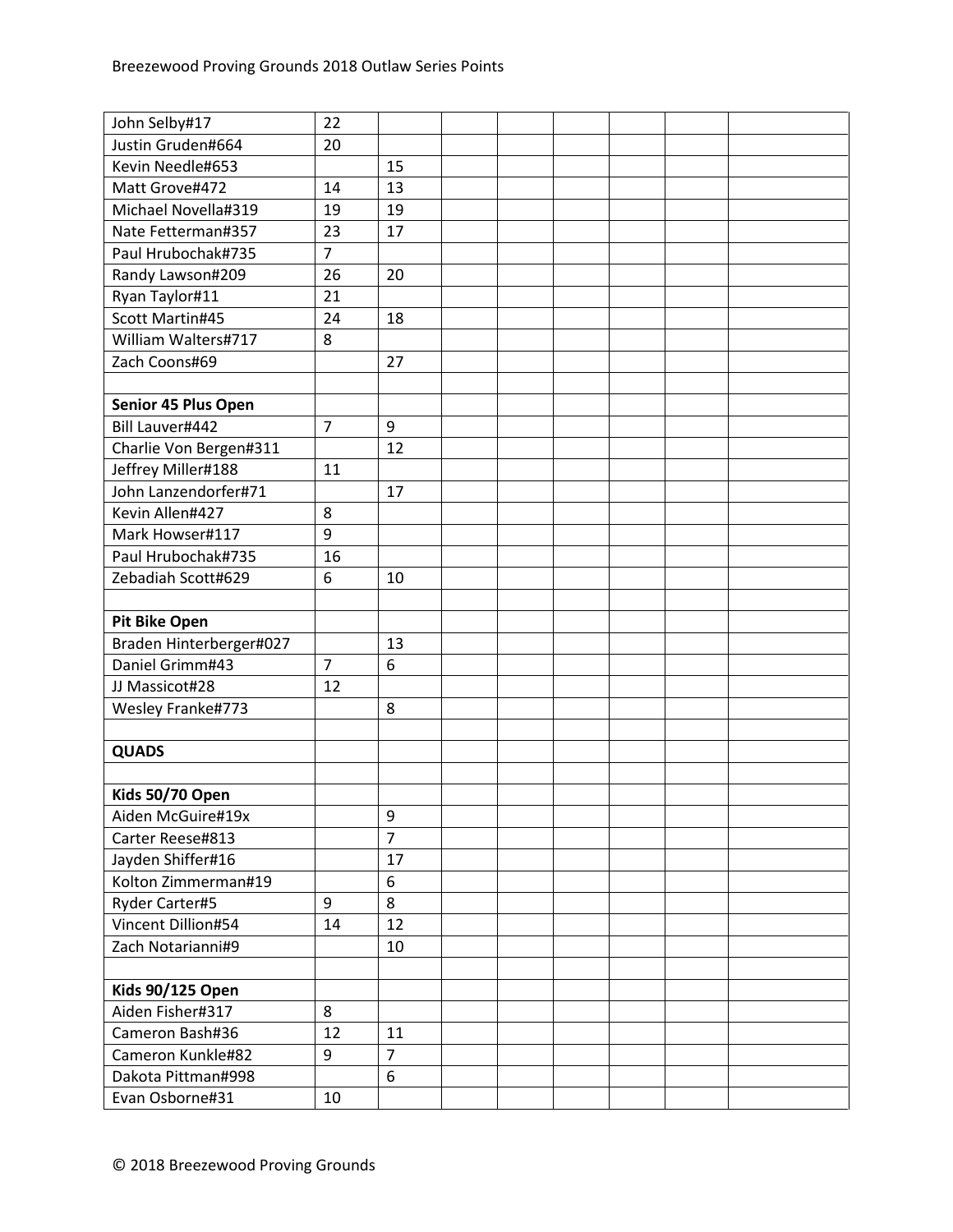| Jake Colson#4           |                        | 8                      |  |  |  |
|-------------------------|------------------------|------------------------|--|--|--|
| Jayden Shiffer#16       |                        | 9                      |  |  |  |
| Kyle Crone#11           | $\overline{7}$         |                        |  |  |  |
| Vincent Dillion#54      | 17                     | 16                     |  |  |  |
| Zach Notarianni#9       | 6                      |                        |  |  |  |
|                         |                        |                        |  |  |  |
| 200/300 Open            |                        |                        |  |  |  |
| Agastino Abbatiello#100 | $\overline{7}$         |                        |  |  |  |
| Corey Osborne#19        | 9                      |                        |  |  |  |
| Dane Molander#488       | 14                     |                        |  |  |  |
| Jayden Russell#14       |                        | 11                     |  |  |  |
| Tyler Notarianni#6      | 6                      |                        |  |  |  |
|                         |                        |                        |  |  |  |
| 400 Open                |                        |                        |  |  |  |
| Avery Bailey#71         | $\overline{7}$         | $\overline{7}$         |  |  |  |
| Dalton Gish#444         | 15                     |                        |  |  |  |
| Dave Keller#77          | 10                     | 8                      |  |  |  |
| Dillion Isenberg#314    | 8                      |                        |  |  |  |
| Eric Foreman#29         |                        | 9                      |  |  |  |
| Greg Huntley#23         |                        | 16                     |  |  |  |
| Joey Miller#818         | 6                      | 11                     |  |  |  |
| Nathaniel Yeager#15     |                        | 6                      |  |  |  |
|                         |                        |                        |  |  |  |
| <b>Open Beginner</b>    |                        |                        |  |  |  |
| Andrew Beury#14         | $14-3^{rd}$            |                        |  |  |  |
| Andrew Shatzer#04       | 13                     | 11                     |  |  |  |
| Andrew Williams#724     | 10                     | 12                     |  |  |  |
| Austin Lewis#343        | 13                     | $16-2^{nd}$            |  |  |  |
| Chase Fetterman#82      | $16-2^{nd}$            |                        |  |  |  |
| Corey Zamenski#11x      | 8                      |                        |  |  |  |
| Darrin Jumper#105       | 12                     |                        |  |  |  |
| Destiny Boden#13B       | $\overline{7}$         | 10                     |  |  |  |
| Devin Baker#11          | $21 - 1$ <sup>st</sup> |                        |  |  |  |
| Devin Woodward#556      | $14-3^{rd}$            |                        |  |  |  |
| Douglas Fisher#416      | 11                     | 8                      |  |  |  |
| Jon Woods#x             | 8                      |                        |  |  |  |
| Josh Atkins#19          | $16-2^{nd}$            | $15-2^{nd}$            |  |  |  |
| Lance Slaterback#242    | 9                      |                        |  |  |  |
| Luke Haberlein#21       | 12                     | $21 - 1$ <sup>st</sup> |  |  |  |
| Max Shiffer#14          |                        | 12                     |  |  |  |
| Nathan Shank#625        |                        | 9                      |  |  |  |
| Steven Muth#17          |                        | $13-3^{rd}$            |  |  |  |
|                         |                        |                        |  |  |  |
| Tanner Bisker#x         | $\overline{7}$         | 11                     |  |  |  |
| TJ Notarianni#4         |                        | $20-1$ <sup>st</sup>   |  |  |  |
| Travis Myers#13         | 11                     |                        |  |  |  |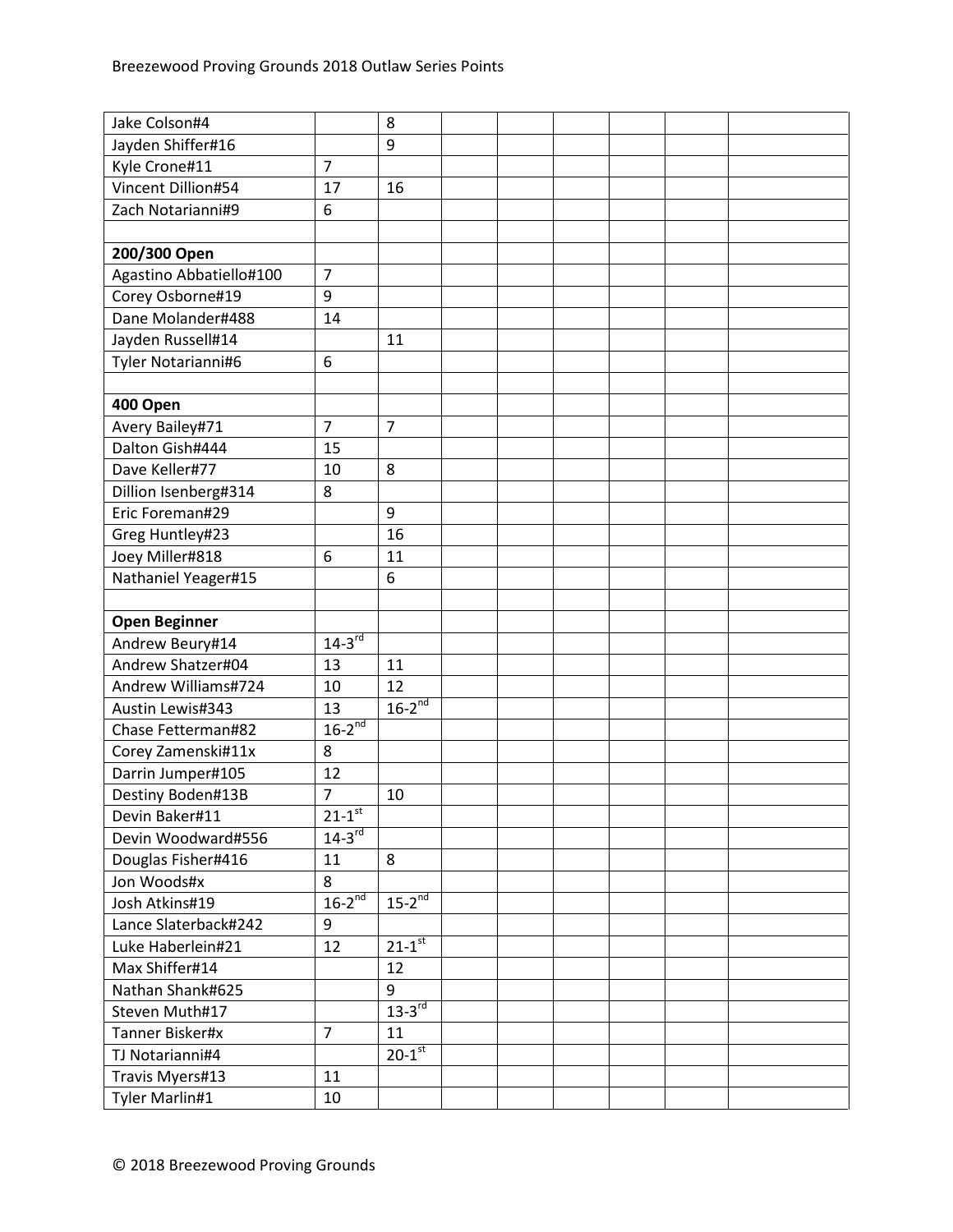| Tyler Notarianni#6   | $21 - 1$ <sup>st</sup> | $14-3^{rd}$    |  |  |  |
|----------------------|------------------------|----------------|--|--|--|
| Tyler Swain#725      | 9                      | 13             |  |  |  |
|                      |                        |                |  |  |  |
| Open Intermediate    |                        |                |  |  |  |
| Adam Whary#512       | 25                     | 9              |  |  |  |
| Ashley Imler#6       |                        | 11             |  |  |  |
| Cody Naugle#62       | 12                     | $\overline{7}$ |  |  |  |
| Cole Wertz#21        |                        | 6              |  |  |  |
| Corey Weaverling#119 | 20                     | 14             |  |  |  |
| Dakota Radcliff#333  | 13                     | 10             |  |  |  |
| DJ Bookwalter#89     | 17                     | 11             |  |  |  |
| Gabe Lukasik#117     | 14                     | 10             |  |  |  |
| Howard Lowe#01       | 11                     | 8              |  |  |  |
| Jacob Ryan#75        | 18                     | 18             |  |  |  |
| Jaryd Griffie#21x    |                        | $\overline{7}$ |  |  |  |
| John Weisheier#524   | 15                     | 12             |  |  |  |
| Kyle Denkovich#184   |                        | 8              |  |  |  |
| Paul Morelli#77      | 16                     |                |  |  |  |
| Paul Savino#418      |                        | 6              |  |  |  |
| Ryan Post#8          |                        | 13             |  |  |  |
| Strett Ryan#70       | 10                     | 9              |  |  |  |
| William Spatz#04     |                        | 19             |  |  |  |
|                      |                        |                |  |  |  |
| <b>Open Advanced</b> |                        |                |  |  |  |
| Brandon Hoag#2       |                        | 15             |  |  |  |
| Brock Jumper#112     | $\overline{7}$         |                |  |  |  |
| Dayton Buhrman#56    | 10                     | 11             |  |  |  |
| Ian Tolbert#521      | 8                      | 9              |  |  |  |
| Jared Baker #686     |                        | 8              |  |  |  |
| Jaron Cochran#563    | 6                      |                |  |  |  |
| Joel Hetrick#1       | 20                     | 6              |  |  |  |
| Jon Blemler#326      | 9                      | 10             |  |  |  |
| Justin Feight#297    | 13                     | 13             |  |  |  |
| Robert Breon#17      | 11                     | $\overline{7}$ |  |  |  |
| Tim Notarianni#32    | 12                     | 12             |  |  |  |
| Ty Gehman#113        | 15                     | 20             |  |  |  |
|                      |                        |                |  |  |  |
| <b>Women Open</b>    |                        |                |  |  |  |
| Ashley Tolbert#8     | 8                      | 6              |  |  |  |
| Breanna Savage#103   |                        | 12             |  |  |  |
| Destiny Boden#13B    | 9                      | 8              |  |  |  |
| Felecha Dashem#118   | $\overline{7}$         | $\overline{7}$ |  |  |  |
| Holly Carroll#595    | 11                     | 13             |  |  |  |
| Maddie Hill#505      | 13                     | 11             |  |  |  |
| Madison Lukasik#8    |                        | 10             |  |  |  |
| Michelle Jenkins#5   |                        | 15             |  |  |  |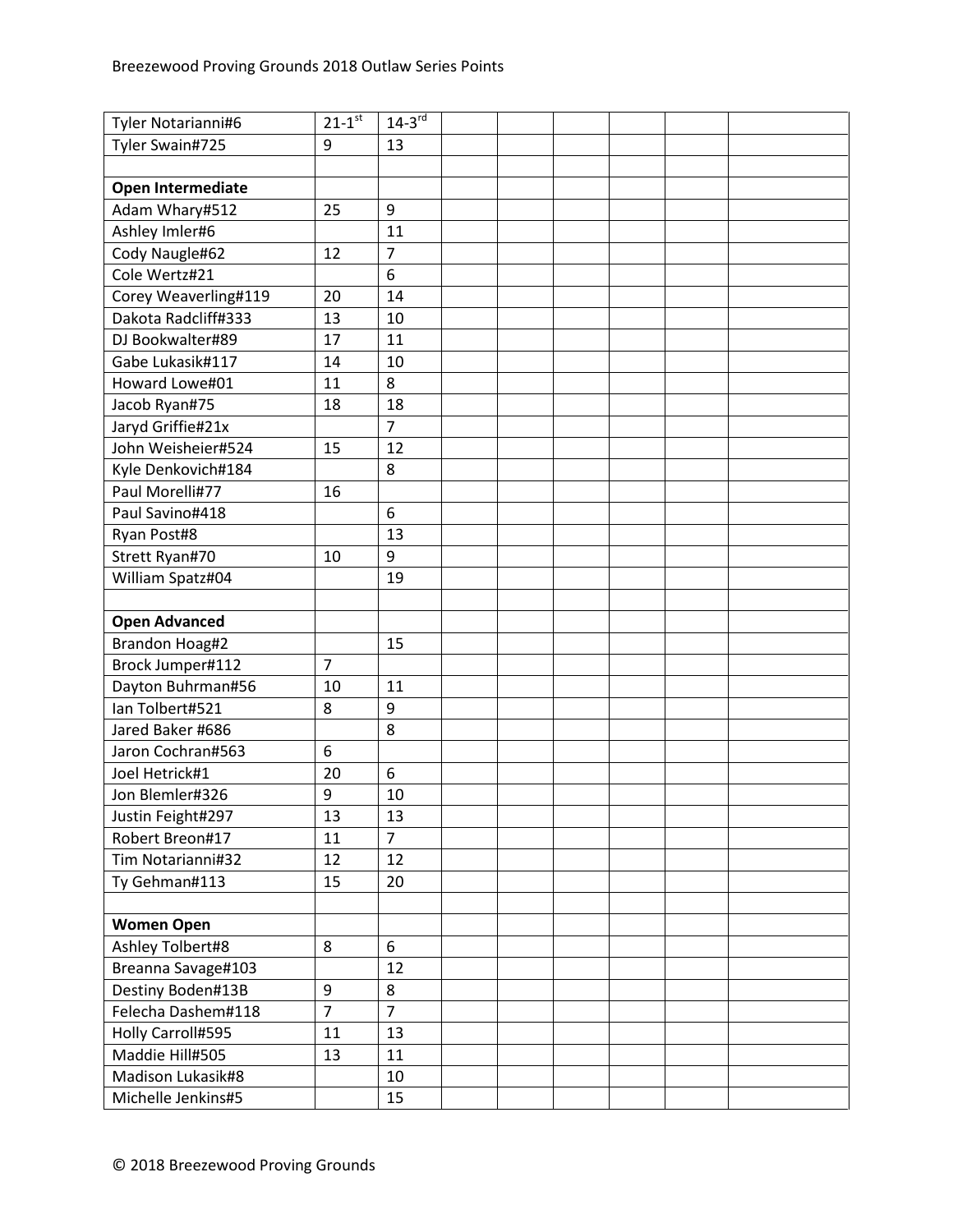| Shelby Cobrando#55   | 18              | 20              |  |  |  |
|----------------------|-----------------|-----------------|--|--|--|
| Tabby Hushon#4       | 10              | 9               |  |  |  |
|                      |                 |                 |  |  |  |
| Vet 30 Plus Open     |                 |                 |  |  |  |
| Bill Haer#66         | 10              | 8               |  |  |  |
| Dana Ketchum#18      |                 | 14              |  |  |  |
| Daryl Rhine#45       | $\overline{7}$  | 9               |  |  |  |
| Dave Keller#77       | 11              | 13              |  |  |  |
| Dave Savage#104      | 12              | 11              |  |  |  |
| Howard Dashem#629    |                 | 10              |  |  |  |
| Ian Tolbert#521      |                 | 17              |  |  |  |
| Jerry Myers#22       | 16              |                 |  |  |  |
| Joey Miller#818      | 9               | $\overline{7}$  |  |  |  |
| John Shank#820       | 13              | 12              |  |  |  |
| Josh Atkins#19       | 21              | 24              |  |  |  |
| Josh Crone#108       | 14              |                 |  |  |  |
| Kevin Meek#96        | 8               |                 |  |  |  |
| Kyle Denkovich#184   |                 | 15              |  |  |  |
| Michelle Jenkins#5   |                 | 16              |  |  |  |
| Tyler Smith#15       | 6               |                 |  |  |  |
| Tyler Smith#15       |                 | 19              |  |  |  |
|                      |                 |                 |  |  |  |
| <b>Open Trophy</b>   |                 |                 |  |  |  |
| Corey Weaverling#119 |                 | 4 <sup>th</sup> |  |  |  |
| Dayton Buhrman#56    | 3 <sup>rd</sup> | 3 <sup>rd</sup> |  |  |  |
| Justin Feight#297    | 2 <sup>nd</sup> |                 |  |  |  |
| Kaden Gingras#003    | 5 <sup>th</sup> | 7 <sup>th</sup> |  |  |  |
| Max Shiffer #14      |                 | 6 <sup>th</sup> |  |  |  |
| Ryan Post #88        |                 | 5 <sup>th</sup> |  |  |  |
| Tim Notarianni#32    | 7 <sup>th</sup> | $2^{nd}$        |  |  |  |
| TJ Notarianni#4      | 6 <sup>th</sup> | 8 <sup>th</sup> |  |  |  |
| Trevor Bulger#4      | 1 <sup>st</sup> | 1 <sup>st</sup> |  |  |  |
| Tyler Marlin#1       | $8^{\rm th}$    |                 |  |  |  |
| Tyler Swain#725      |                 | 9 <sup>th</sup> |  |  |  |
|                      |                 |                 |  |  |  |
| <b>TRIKES</b>        |                 |                 |  |  |  |
|                      |                 |                 |  |  |  |
| Open 2 Stroke        |                 |                 |  |  |  |
| Adam Bills#34        | 9               |                 |  |  |  |
| Brent Baker#15       |                 | 10              |  |  |  |
| Cory Owenburg#22     | 14              |                 |  |  |  |
| Dave Swinger#520     | 11              | $\overline{7}$  |  |  |  |
| Greg Huntley#23      | 21              | 15              |  |  |  |
| Jacob Axerad#24      | 6               |                 |  |  |  |
| Josh Crone#108       | 13              |                 |  |  |  |
| Larry Watkins#207    | 16              |                 |  |  |  |
|                      |                 |                 |  |  |  |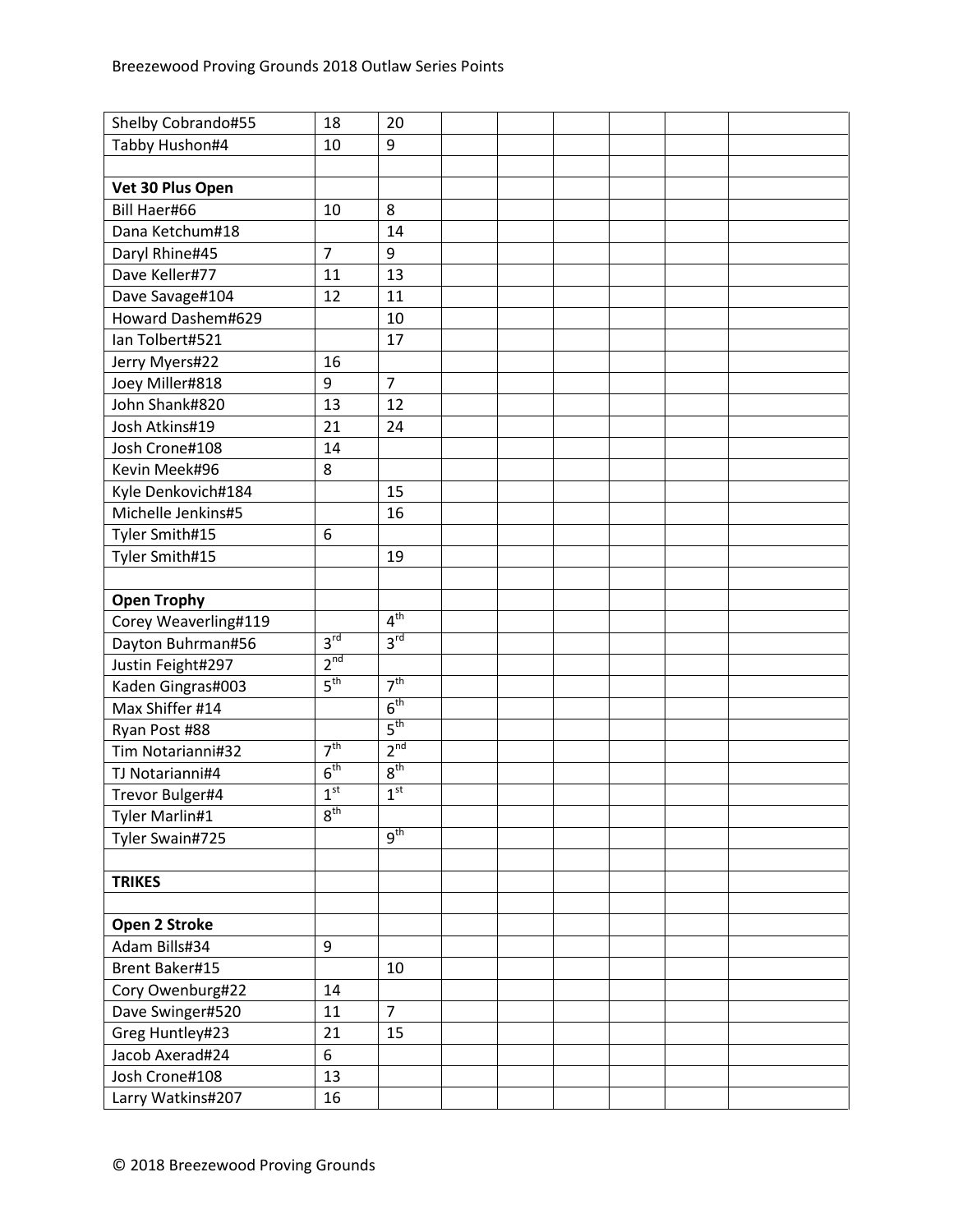| Ray Eldridge#747       | $\overline{7}$ |                |  |  |  |
|------------------------|----------------|----------------|--|--|--|
| Sam Harkabusic#7       | 12             | 6              |  |  |  |
| Shipman#31             | 8              |                |  |  |  |
| Zachery Howard#249     | 10             | 8              |  |  |  |
|                        |                |                |  |  |  |
| Open 4 Stroke          |                |                |  |  |  |
| Brooks Hale#210        | 8              | 6              |  |  |  |
| Dave Ridgway#131       | 16             | 16             |  |  |  |
| Gary Tolar#869         | 6              |                |  |  |  |
| Josh Gettemy#819       | 12             |                |  |  |  |
| Lee Marker#5           | 14             | 11             |  |  |  |
| Nathan Mellon#36       | $\overline{7}$ |                |  |  |  |
| Nick Day#86            | 11             | $\overline{7}$ |  |  |  |
| Rusten Renn#69         | 13             | 9              |  |  |  |
| Sean Ridgway#314       | 21             |                |  |  |  |
| Steven Jacoby#17x      | 9              | 8              |  |  |  |
| Terry Schmelzle#777    | 10             |                |  |  |  |
|                        |                |                |  |  |  |
| Up To 265 2 Stroke     |                |                |  |  |  |
| Brad Waddell#714       | 10             |                |  |  |  |
| Cory Mahardy#88        | 8              |                |  |  |  |
| Cory Owenburg#22       | 15             |                |  |  |  |
| Dave Swinger#520       | 13             | 17             |  |  |  |
| Dustin Trey#24         | 18             |                |  |  |  |
| George Hodges#510      | 12             |                |  |  |  |
| Jacob Axelrad#24       | 6              |                |  |  |  |
| John Fowler#01         | 9              |                |  |  |  |
| John Souto#316         | 17             | $\overline{7}$ |  |  |  |
| Josh Getame#819        | 11             |                |  |  |  |
| Larry Watkins#37       | 16             |                |  |  |  |
| Lyle Offman#64         |                | 10             |  |  |  |
| Nick Day#86            | 14             | 9              |  |  |  |
| Regina Swinger#3       | $\overline{7}$ | 8              |  |  |  |
| Sam#7                  | 20             |                |  |  |  |
| Zachery Howard#249     | 25             | 12             |  |  |  |
|                        |                |                |  |  |  |
| Up to 200 4 Stroke     |                |                |  |  |  |
| Bryan Ditch#97         | 23             | 19             |  |  |  |
| Charles Dobrovoloy#937 |                | 11             |  |  |  |
| Dalton Gish#444        | 12             |                |  |  |  |
| David Swinger #415     |                | 8              |  |  |  |
| Isaiah Marker#12       | 14             | 14             |  |  |  |
| Joe Day#913            | 9              | 6              |  |  |  |
| John Souto#316         | 15             | 10             |  |  |  |
| Lee Marker#5           | 18             | 12             |  |  |  |
| Ross Massa#39          | 11             | 9              |  |  |  |